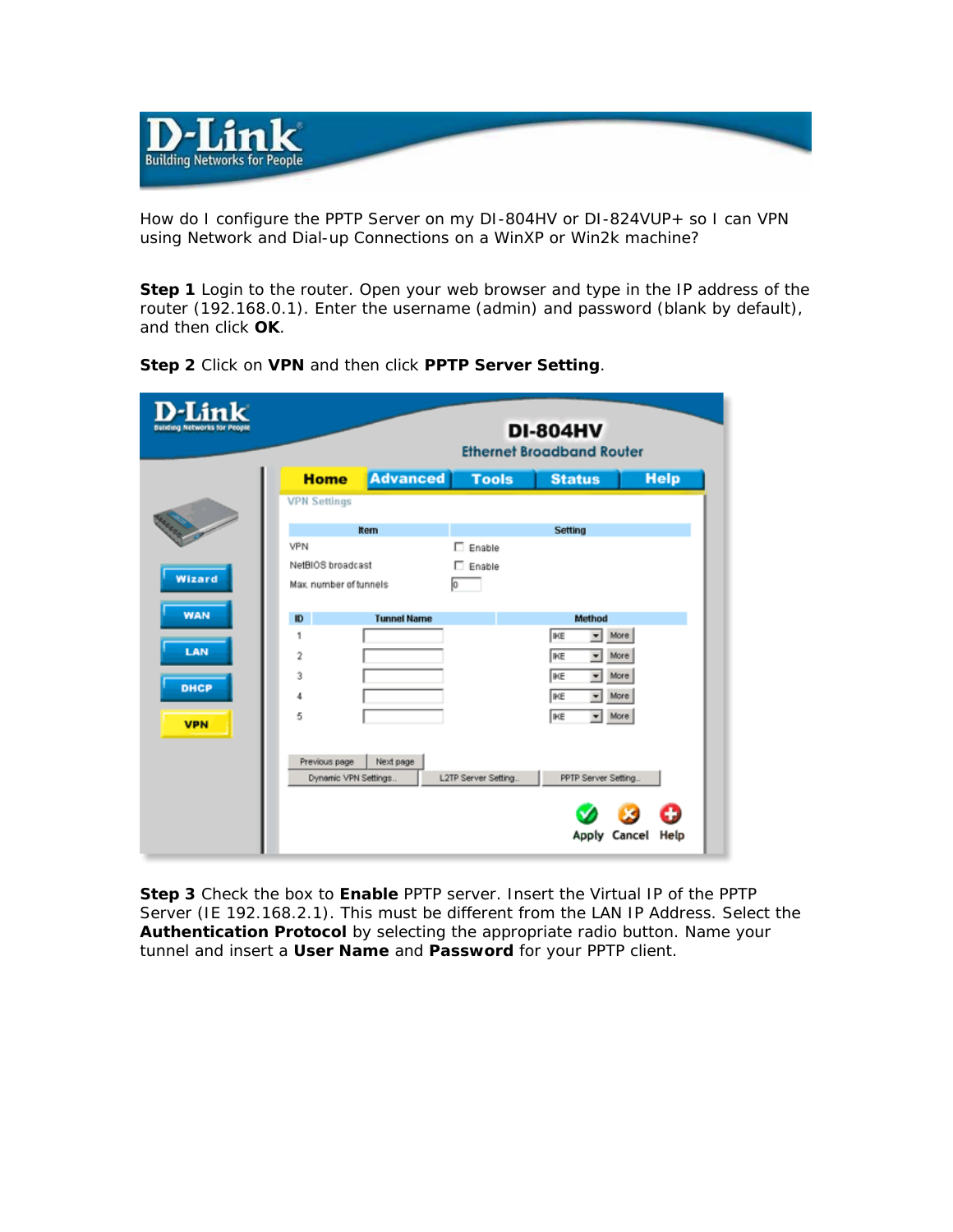| <b>D-Link</b><br><b>Building Networks for People</b> |                 | <b>Ethernet Broadband Router</b> | <b>DI-804HV</b> |              |             |
|------------------------------------------------------|-----------------|----------------------------------|-----------------|--------------|-------------|
| <b>Home</b>                                          | <b>Advanced</b> | <b>Tools</b>                     | <b>Status</b>   |              | <b>Help</b> |
| <b>PPTP Server</b>                                   |                 |                                  |                 |              |             |
|                                                      | <b>Item</b>     |                                  | <b>Setting</b>  |              |             |
| PPTP Server                                          |                 | <b>▽</b> Enable                  |                 |              |             |
| Virtual IP of PPTP Server                            |                 | 192<br>168                       | l2              |              |             |
| Authentication Protocol                              |                 | O PAP O CHAP @ MSCHAP            |                 |              |             |
|                                                      |                 | <b>Tunnel Setting</b>            |                 |              |             |
| <b>Tunnel Name</b>                                   | Test            |                                  |                 |              |             |
| User Name                                            | <b>Dlink</b>    |                                  |                 |              |             |
| Password                                             | anna            |                                  |                 |              |             |
|                                                      |                 |                                  | Back            | Apply Cancel | 65<br>Help  |
| <b>Tunnel Name</b>                                   | User Name       | Password                         |                 |              |             |

**Step 4** Click the **Apply** button to save your changes.

How to configure the windows client Note: This is not supported by D-link

Use the Create a new connection wizard, following pictures will illustrate the right options: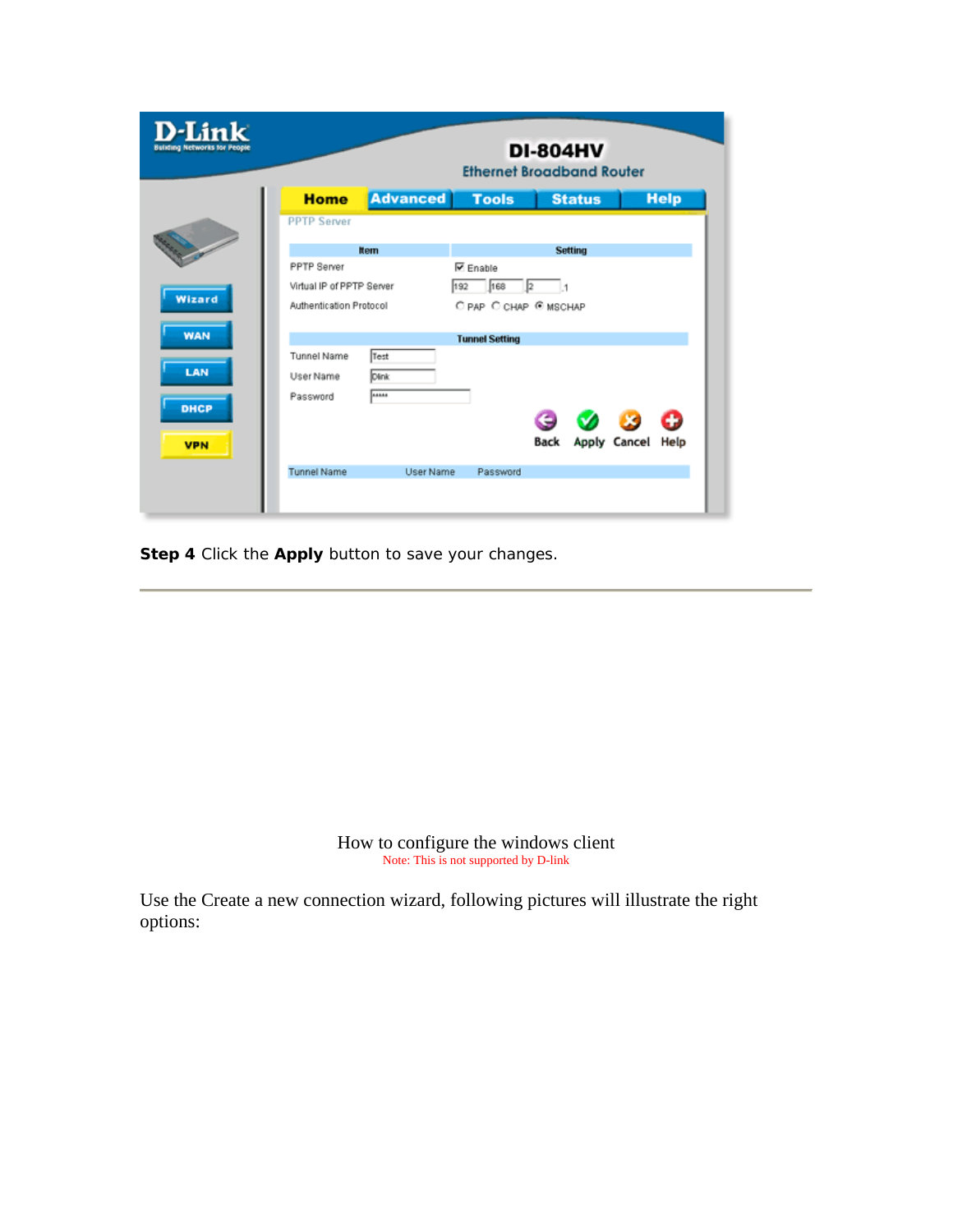| <b>New Connection Wizard</b>                                                                                                                                                                                                                                                                                                                                                                                                                                                                                                                                                                                   |  |  |  |  |  |
|----------------------------------------------------------------------------------------------------------------------------------------------------------------------------------------------------------------------------------------------------------------------------------------------------------------------------------------------------------------------------------------------------------------------------------------------------------------------------------------------------------------------------------------------------------------------------------------------------------------|--|--|--|--|--|
| <b>Network Connection Type</b><br>What do you want to do?                                                                                                                                                                                                                                                                                                                                                                                                                                                                                                                                                      |  |  |  |  |  |
| ◯ Connect to the Internet<br>Connect to the Internet so you can browse the Web and read email.<br>⊙ Connect to the network at my workplace<br>Connect to a business network (using dial-up or VPN) so you can work from home,<br>a field office, or another location.<br>$\bigcirc$ Set up a home or small office network<br>Connect to an existing home or small office network or set up a new one.<br>$\bigcirc$ Set up an advanced connection<br>Connect directly to another computer using your serial, parallel, or infrared port, or<br>set up this computer so that other computers can connect to it. |  |  |  |  |  |
| < <u>B</u> ack<br>$N$ ext ><br>Cancel                                                                                                                                                                                                                                                                                                                                                                                                                                                                                                                                                                          |  |  |  |  |  |
| <b>New Connection Wizard</b>                                                                                                                                                                                                                                                                                                                                                                                                                                                                                                                                                                                   |  |  |  |  |  |
| <b>Network Connection</b><br>How do you want to connect to the network at your workplace?                                                                                                                                                                                                                                                                                                                                                                                                                                                                                                                      |  |  |  |  |  |
| Create the following connection:<br>$\bigcirc$ Dial-up connection<br>Connect using a modem and a regular phone line or an Integrated Services Digital<br>Network (ISDN) phone line.<br>Virtual Private Network connection<br>Connect to the network using a virtual private network (VPN) connection over the<br>Internet.                                                                                                                                                                                                                                                                                     |  |  |  |  |  |
|                                                                                                                                                                                                                                                                                                                                                                                                                                                                                                                                                                                                                |  |  |  |  |  |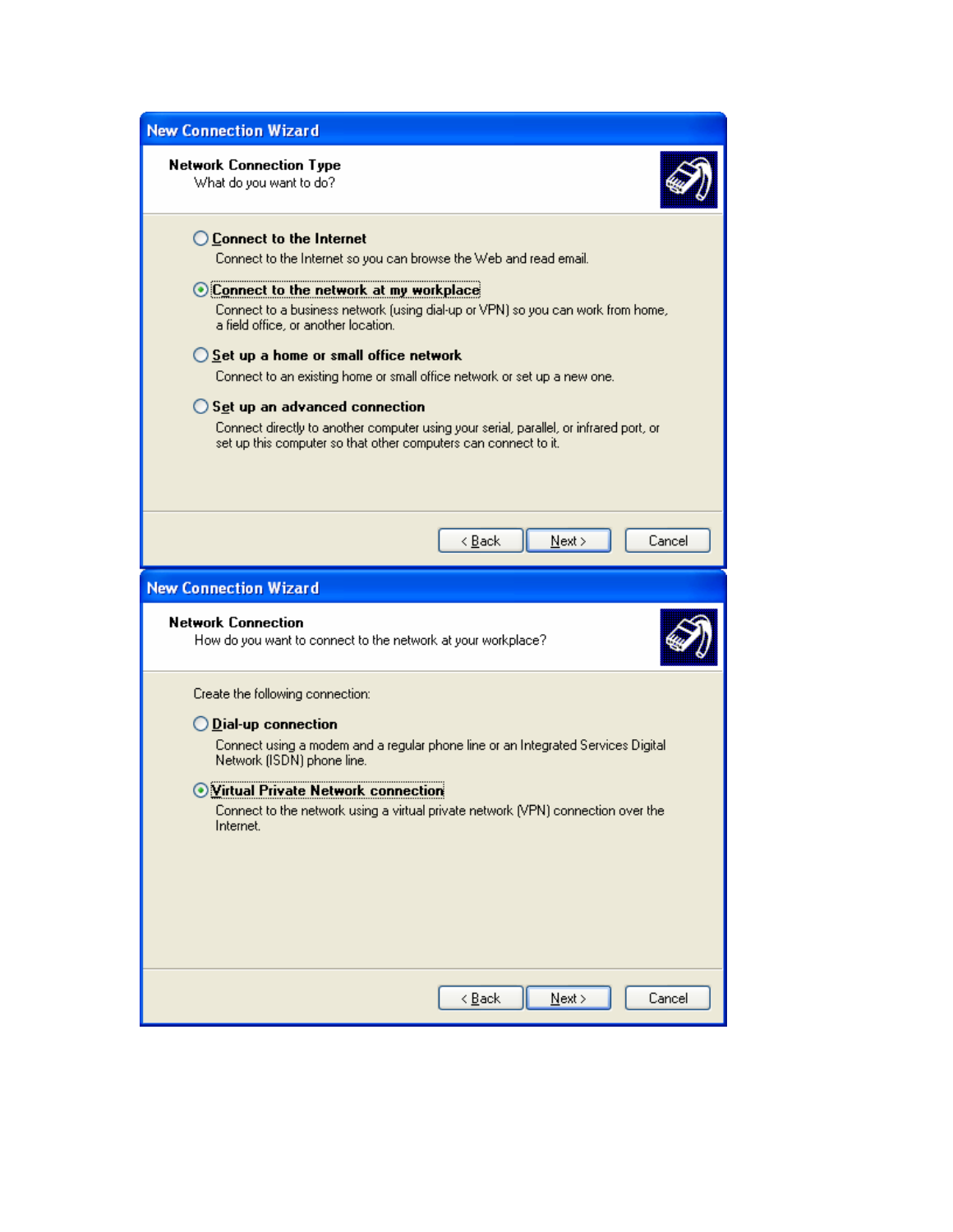| <b>Connection Name</b><br>Specify a name for this connection to your workplace.                                                              |  |  |  |  |  |
|----------------------------------------------------------------------------------------------------------------------------------------------|--|--|--|--|--|
| Type a name for this connection in the following box.                                                                                        |  |  |  |  |  |
| Company Name                                                                                                                                 |  |  |  |  |  |
| Pick a name of your choice                                                                                                                   |  |  |  |  |  |
| For example, you could type the name of your workplace or the name of a server you<br>will connect to.                                       |  |  |  |  |  |
| Cancel<br>$\leq$ $\underline{B}$ ack<br>$N$ ext >                                                                                            |  |  |  |  |  |
| <b>New Connection Wizard</b>                                                                                                                 |  |  |  |  |  |
| <b>Public Network</b><br>Windows can make sure the public network is connected first.                                                        |  |  |  |  |  |
| Windows can automatically dial the initial connection to the Internet or other public                                                        |  |  |  |  |  |
| network, before establishing the virtual connection.<br>O Do not dial the initial connection.<br>Automatically dial this initial connection: |  |  |  |  |  |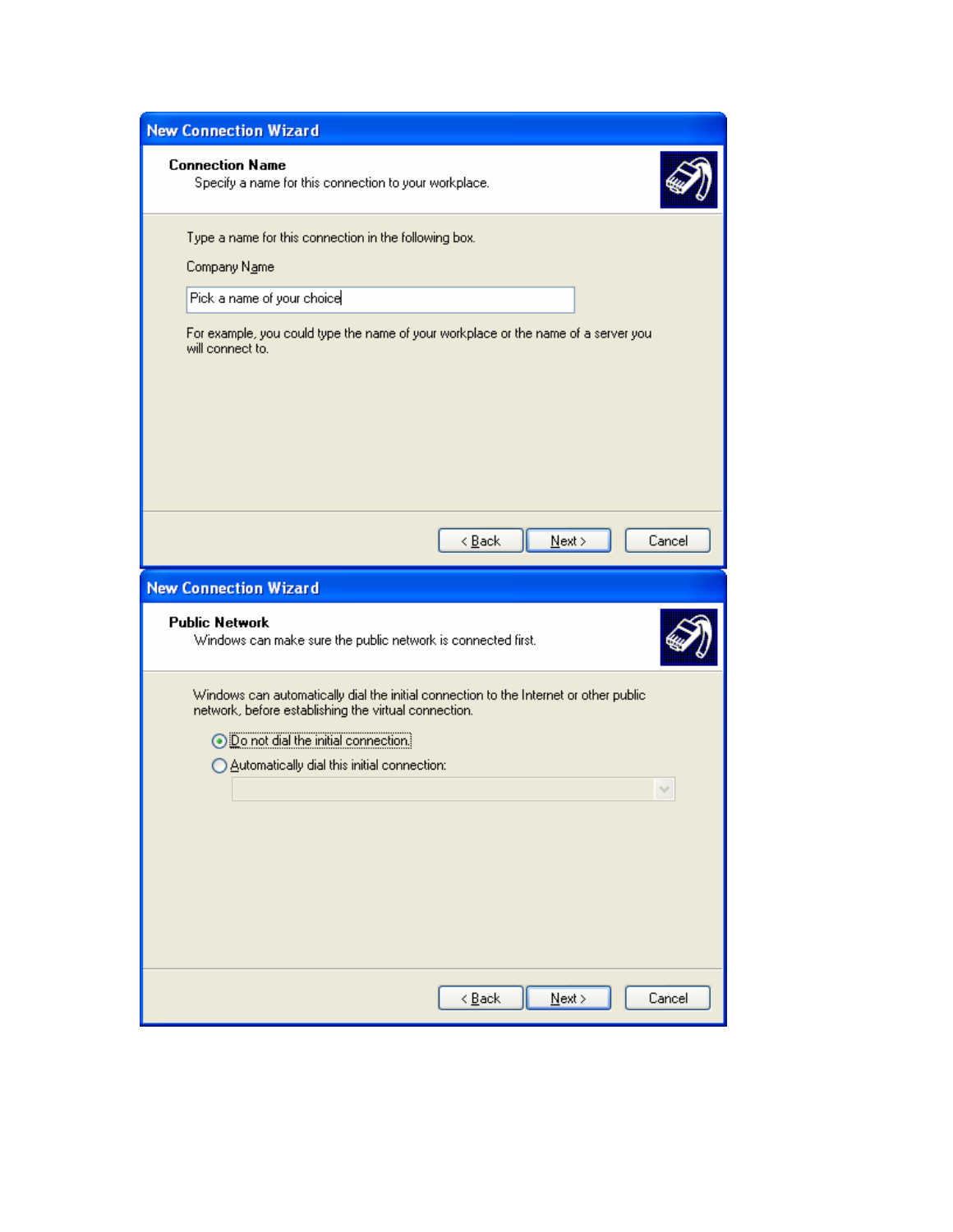| <b>New Connection Wizard</b>                                                                                                                                                |  |  |  |
|-----------------------------------------------------------------------------------------------------------------------------------------------------------------------------|--|--|--|
| <b>VPN Server Selection</b><br>What is the name or address of the VPN server?                                                                                               |  |  |  |
| Type the host name or Internet Protocol (IP) address of the computer to which you are<br>connecting.<br>Host name or IP address (for example, microsoft.com or 157.54.0.1): |  |  |  |
| The IP adress which is on the WAN interface of the DFL                                                                                                                      |  |  |  |
|                                                                                                                                                                             |  |  |  |
|                                                                                                                                                                             |  |  |  |
|                                                                                                                                                                             |  |  |  |
|                                                                                                                                                                             |  |  |  |
|                                                                                                                                                                             |  |  |  |
|                                                                                                                                                                             |  |  |  |
| < <u>B</u> ack<br>$N$ ext ><br>Cancel                                                                                                                                       |  |  |  |

Now that the connection is created you need to right click on the connection and choose properties.

Once there you choose the security tab and set it on advanced and click on settings where the following window should appear and the settings shown in the pictures should be applied: